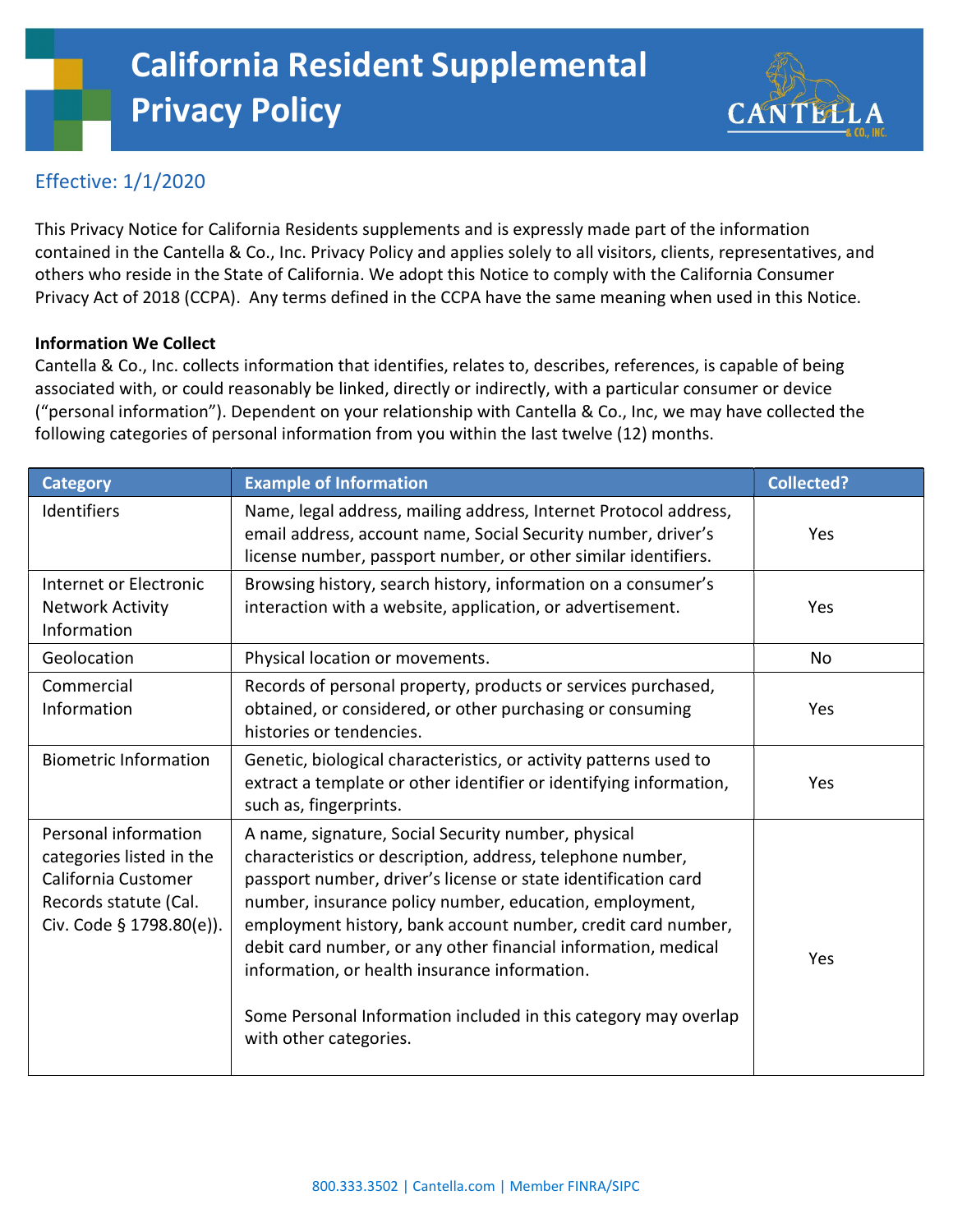

| <b>Category</b>                                                                                                                                                    | <b>Example of Information</b>                                                                                                                                                                                                                                                                  | Collected? |
|--------------------------------------------------------------------------------------------------------------------------------------------------------------------|------------------------------------------------------------------------------------------------------------------------------------------------------------------------------------------------------------------------------------------------------------------------------------------------|------------|
| Professional or<br>Employment<br>Information                                                                                                                       | Current or past job history or performance evaluations.                                                                                                                                                                                                                                        | Yes        |
| Non-public education<br>information (per the<br><b>Family Educational</b><br><b>Rights and Privacy Act</b><br>(20 U.S.C. Section<br>1232g, 34 C.F.R. Part<br>99)). | Education records directly related to a student maintained by an<br>educational institution or party acting on its behalf, such as<br>grades, transcripts, class lists, student schedules, student<br>identification codes, student financial information, or student<br>disciplinary records. | No.        |
| Sensory Data                                                                                                                                                       | Audio, electronic, visual, thermal, olfactory, or similar<br>information                                                                                                                                                                                                                       | Yes        |
| Inferences drawn from<br>other personal<br>information                                                                                                             | Profiles reflecting a person's preferences, characteristics,<br>psychological trends, predispositions, behavior, attitudes,<br>intelligence, abilities, and aptitudes.                                                                                                                         | No.        |

Personal information does not include:

h

- 1. Publicly available information from government records.
- 2. Deidentified or aggregated consumer information.
- 3. Personal information covered by certain sector-specific privacy laws, including the Fair Credit Reporting Act (FRCA), the Gramm-Leach-Bliley Act (GLBA) or California Financial Information Privacy Act (FIPA), and the Driver's Privacy Protection Act of 1994.

Cantella & Co., Inc. obtains the categories of personal information listed above from the following categories of sources:

- 1. Directly from you. For example, from forms you complete or products and services you purchase.
- 2. Indirectly from you. For example, from observing your actions on our website.

### Use of Personal Information

We may use or disclose the personal information we collect for one or more of the following business purposes:

- 1. To fulfill or meet the reason you provided the information. For example, to open an account, execute an advisory agreement, or send you information that was requested of us.
- 2. To create, maintain, customize, and secure your account with us.
- 3. To process your requests, purchases, transactions, and payments and prevent transactional fraud.
- 4. To provide you with support and to respond to your inquiries, including to investigate and address your concerns and monitor and improve our responses.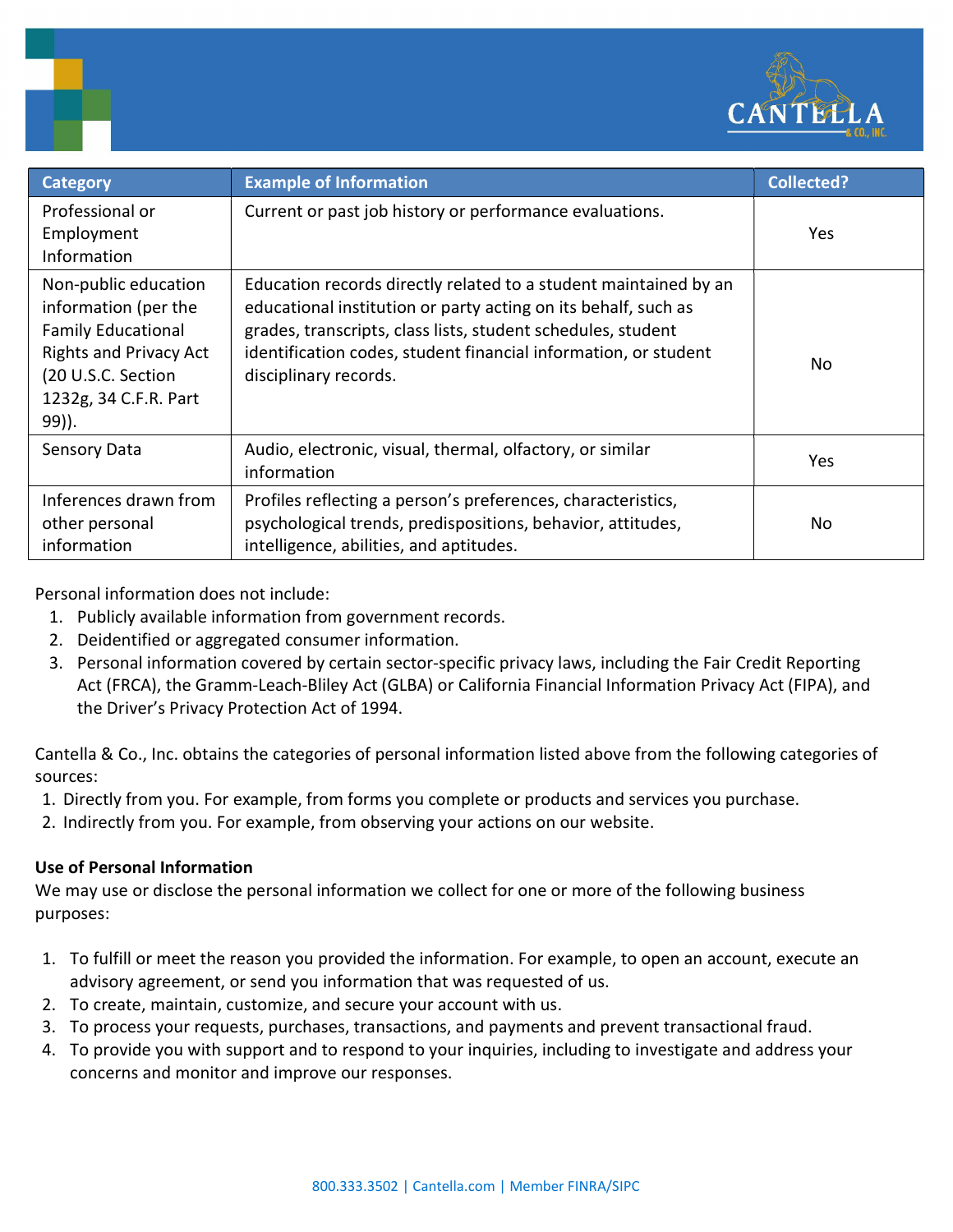

- 5. To help maintain the safety, security, and integrity of our website, products and services, databases and other technology assets, and business.
- 6. For testing, research, analysis, and product development, including to develop and improve our website, products, and services.
- 7. To respond to law enforcement requests and as required by applicable law, court order, or governmental regulations.
- 8. As described to you when collecting your personal information or as otherwise set forth in the CCPA, or other Federal and State regulations.

Cantella & Co., Inc. will not collect additional categories of personal information or use the personal information we collected for materially different, unrelated, or incompatible purposes without providing you notice.

## Sharing Personal Information

Cantella & Co., Inc. may disclose your personal information to a third party for business purposes only. When we disclose personal information for a business purpose, we enter a contract that describes the purpose and requires the recipient to both keep that personal information confidential and not use it for any purpose except performing the contract.

We share your personal information with the following categories of third parties:

- 1. Contractors and service providers
- 2. Third Parties with whom we partner with to provide you products and services
- 3. Data Aggregators

# Sale of Personal Information

In the preceding 12 months, Cantella & Co., Inc. has not sold personal information.

### Your Rights and Choices

The CCPA provides individuals (California residents) with specific rights regarding their personal information. This section describes your CCPA rights and explains how to exercise those rights.

# Access to Specific Information and Data Portability Rights

You have the right to request that Cantella & Co., Inc. disclose certain information to you about our collection and use of your personal information over the past 12 months. As a reminder, Cantella & Co., Inc does not sell your data. Once we receive and confirm your verifiable consumer request (see Exercising Access, Data Portability, and Deletion Rights), we will disclose to you:

- 1. The categories of personal information we collected about you.
- 2. The categories of sources for the personal information we collected about you.
- 3. Our business or commercial purpose for collecting that personal information.
- 4. The categories of third parties with whom we share that personal information.
- 5. The specific pieces of personal information we collected about you (also called a data portability request).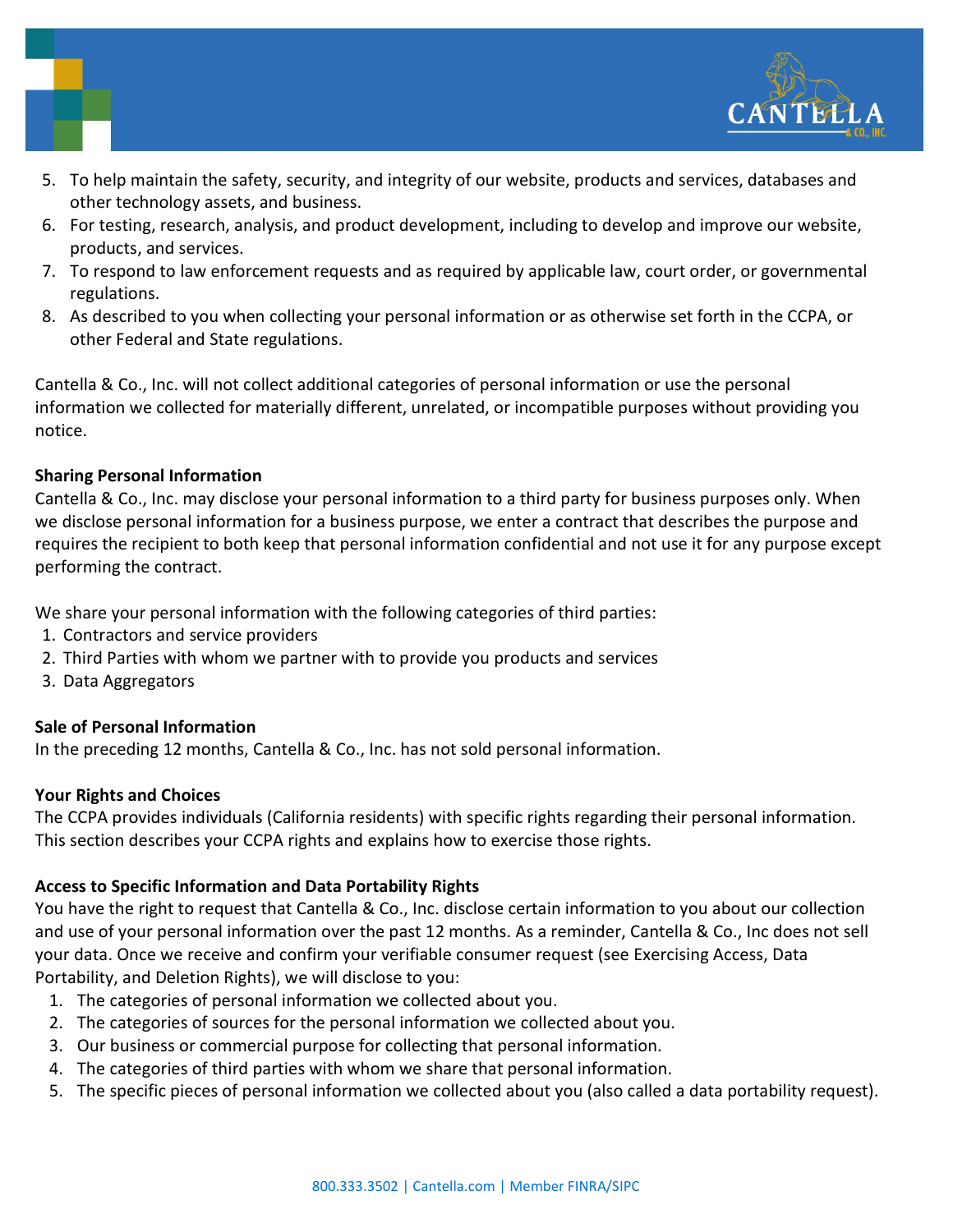

- 6. If we sold or disclosed your personal information for a business purpose, two separate lists disclosing:
	- a. Sales, identifying the personal information categories that each category of recipient purchased; and
	- b. Disclosures for a business purpose, identifying the personal information categories that each category of recipient obtained.

### Deletion Request Rights

You have the right to request that Cantella & Co., Inc. delete any of your personal information that we collected from you and retained, subject to certain exceptions. After we have received and confirmed your verifiable consumer request; we will delete (and direct our service providers to delete) your personal information from our records, unless an exception applies.

We may deny your deletion request if retaining the information is necessary for us or our service provider(s) to:

- 1. Complete the transaction for which we collected the personal information, provide a good or service that you requested, take actions reasonably anticipated within the context of our ongoing business relationship with you, or otherwise perform our contract with you.
- 2. Detect security incidents, protect against malicious, deceptive, fraudulent, or illegal activity, or prosecute those responsible for such activities.
- 3. Debug products to identify and repair errors that impair existing intended functionality.
- 4. Exercise free speech, ensure the right of another consumer to exercise their free speech rights, or exercise another right provided for by law.
- 5. Comply with the California Electronic Communications Privacy Act (Cal. Penal Code § 1546 seq.).
- 6. Engage in public or peer-reviewed scientific, historical, or statistical research in the public interest that adheres to all other applicable ethics and privacy laws, when the information's deletion may likely render impossible or seriously impair the research's achievement, if you previously provided informed consent.
- 7. Enable solely internal uses that are reasonably aligned with consumer expectations based on your relationship with us.
- 8. Comply with a legal obligation.
- 9. Make other internal and lawful uses of that information that are compatible with the context in which you provided it.

# Exercising Access, Data Portability, and Deletion Rights

To exercise the access, data portability, and deletion rights described above, please submit a verifiable consumer request to us by either:

- 1. Calling us at +1 800-333-3502, or
- 2. Sending a notification email to Compliance@cantella.com, which will prompt an outgoing call to the information we have on file for you.

Only you or a person registered with the California Secretary of State that you authorize to act on your behalf, may make a verifiable consumer request related to your personal information. You may also make a verifiable consumer request on behalf of your minor child.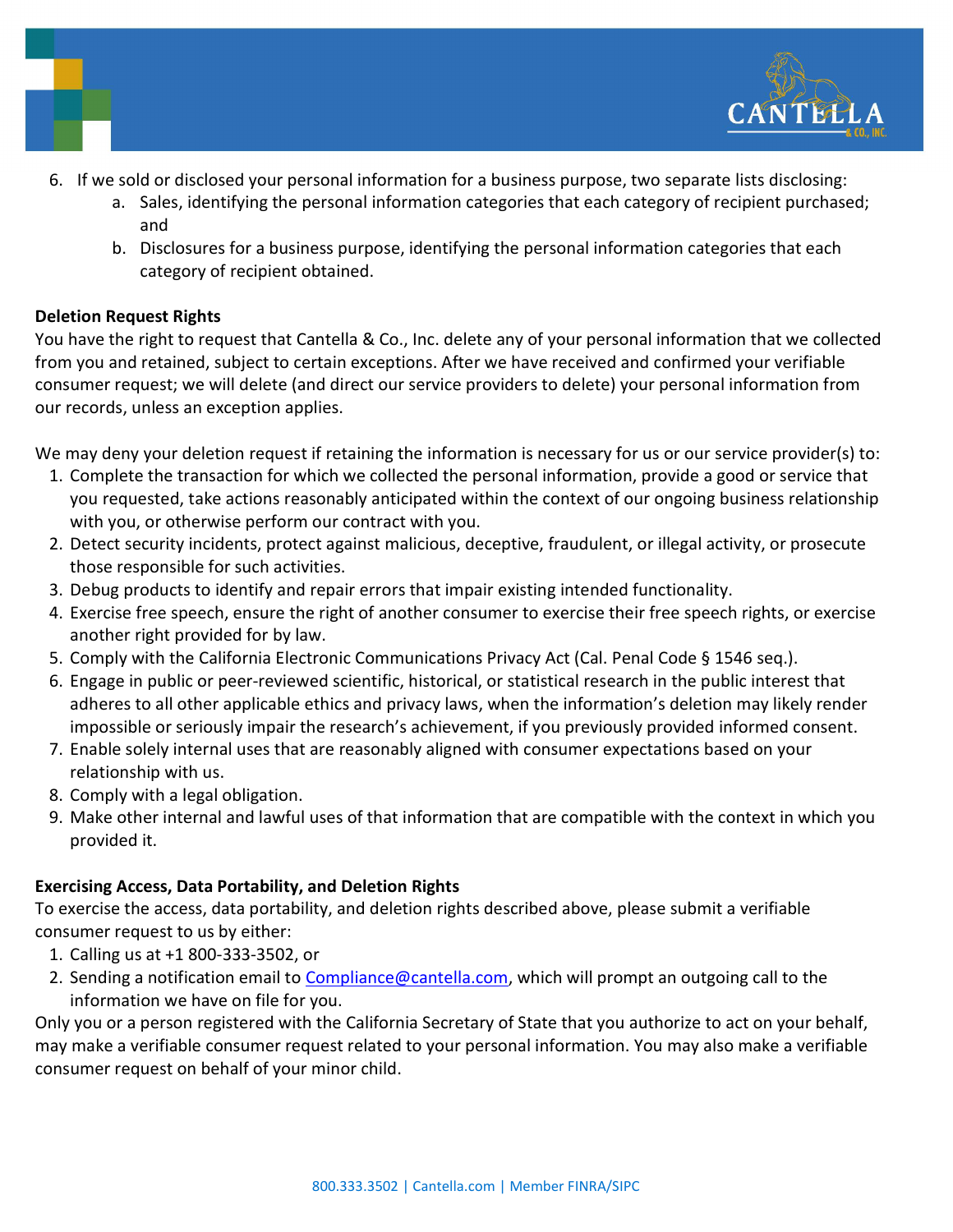

You may only make a verifiable consumer request for access or data portability twice within a 12-month period. The verifiable consumer request must:

- 1. Provide sufficient information that allows us to reasonably verify you are the person about whom we collected personal information or an authorized representative. Our employees are poised to ask you security questions to verify your identity.
- 2. Describe your request with sufficient detail that allows us to properly understand, evaluate, and respond to it.

We cannot respond to your request or provide you with personal information if we cannot verify your identity or authority to make the request and confirm the personal information relates to you. Making a verifiable consumer request does not require you to create an account with us. We will only use personal information provided in a verifiable consumer request to verify the requestor's identity or authority to make the request. Personal Information Sales Opt-out and Opt-In Rights

We currently do not sell personal information, but should we choose to in the future minors have additional options. If you are 16 years of age or older, you have the right to direct us to not sell your personal information at any time (the "right to opt-out"). We do not sell the personal information of consumers we actually know are less than 16 years of age, unless we receive affirmative authorization (the "right to opt-in") from either the consumer who is between 13 and 16 years of age, or the parent or guardian of a consumer who is between 13 and 16 years of age. Consumers who opt-in to personal information sales may opt-out of future sales at any time.

### Response Timing and Format

We endeavor to respond to a verifiable consumer request within forty-five (45) days of its receipt. If we require more time (up to 90 days) we will inform you of the reason and extension period in either verbally or in writing.

If you have an account with us, we will deliver our written response to that account's contact information. If you do not have an account with us, we will deliver our written response by mail or electronically, at your option.

Any disclosures we provide will only cover the 12-month period preceding the verifiable consumer request's receipt. The response we provide will also explain the reasons we cannot comply with a request, if applicable. For data portability requests, we will select a format to provide your personal information that is readily useable and should allow you to transmit the information from one entity to another entity without hindrance.

We do not charge a fee to process or respond to your verifiable consumer request unless it is excessive, repetitive, or manifestly unfounded. If we determine that the request warrants a fee, we will tell you why we made that decision and provide you with a cost estimate before completing your request.

### Non-Discrimination

We will not discriminate against you for exercising any of your CCPA rights. Unless permitted by the CCPA, we will not:

1. Deny you goods or services.